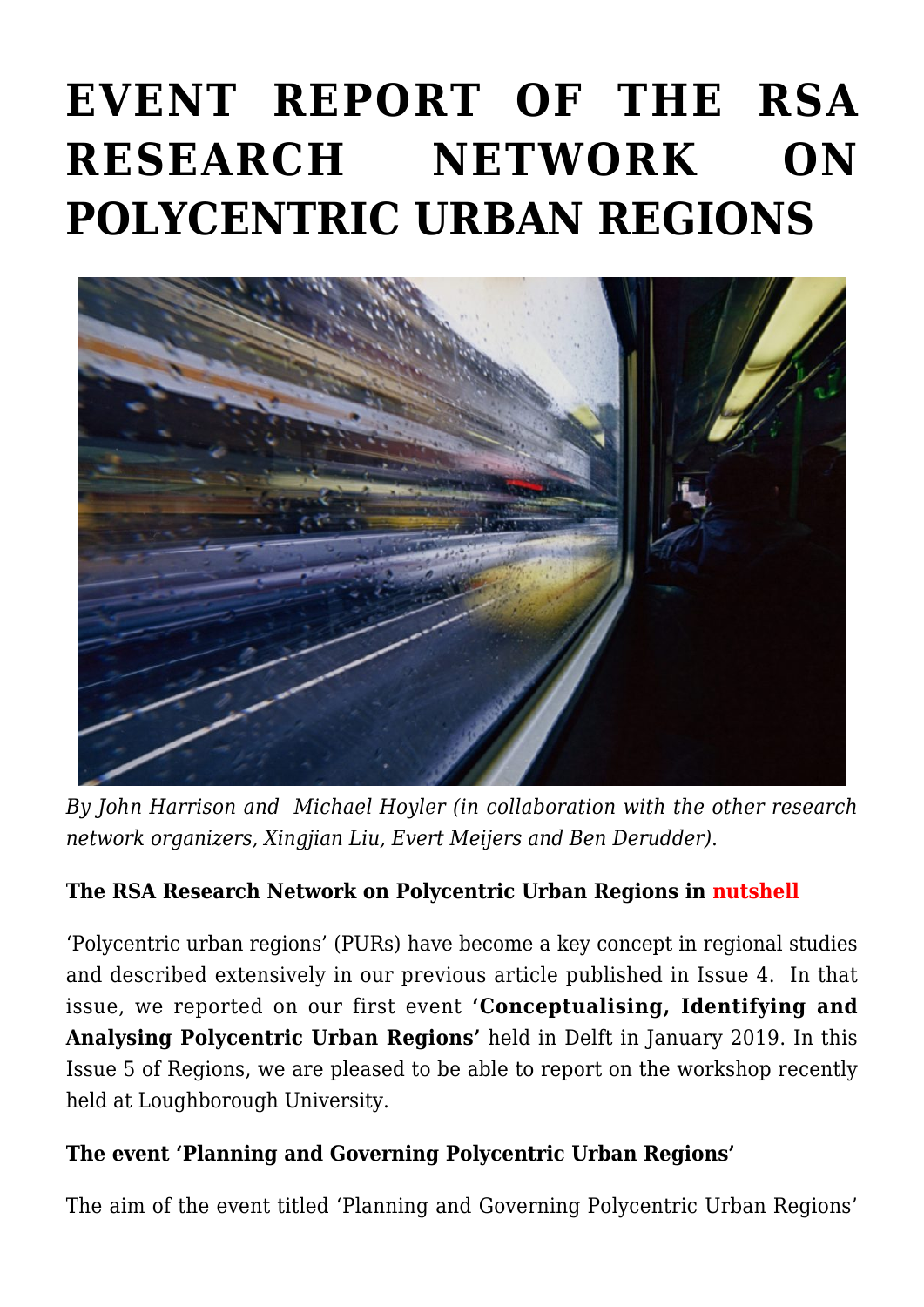that took place in Loughborough, UK, on 2-3 September 2019 was to examine new insights into the effectiveness of the polycentric regional development model in general, and the planning and governance of PURs more specifically. This followed a series of special sessions during the RSA conference in Lugano in 2018 to launch the research network, and the first workshop in [Delft](https://regions.regionalstudies.org/ezine/article/report-on-the-research-network-event-of-the-research-network-polycentric-urban-regions/) where the focus was on conceptualising, analysing and identifying PURs.

The relevance of PUR-related research has been reinforced by the fact that the concept has attracted considerable interest from policy makers and regional planners. A range of normative plans and policies have been proposed advocating 'polycentric regional development'. In policy terms, PURs have been championed by advocates as an innovative way to manage urban-rural relations and framed by the normative goal of sustainable spatially balanced territorial development. We see this in Europe, where following the [European Spatial Development](https://ec.europa.eu/regional_policy/sources/docoffic/official/reports/pdf/sum_en.pdf) [Perspective](https://ec.europa.eu/regional_policy/sources/docoffic/official/reports/pdf/sum_en.pdf) (ESDP), [European Spatial Planning Observatory Network](https://www.espon.eu/) (ESPON) and the [Interreg IIIB](https://www.welcomeurope.com/european-funds/interreg-iii-482+382.html#tab=onglet_details) programmes have advanced PURs as a key mechanism to achieve territorial competitiveness and cohesion. We see it in post-reform China which has seen its fast-paced urbanisation, initially characterised by decentralisation and rescaling of state power leading to intercity competition, captured by collaborative projects such as plans for PURs in recent years. Meanwhile, more generally, a spatial planning agenda focusing on 'megaregions' – large-scale regions centred on multiple, more-or-less closely located urban centres – has been devised, emphasising the supposed benefits for competitiveness and resilience. This said, the development of (polycentric) urban regions is not a spatially and socially homogenous process. It is important to identify people and places that are 'winners' and 'losers' in city-regional processes. Equally significant is identifying the successes and failings of the polycentric development model.

#### **Key themes for the workshop included**:

- Local, regional and national development policies for PURs
- Coordinating planning and governance of PURs across fragmented arrangements
- Similarities and differences in approaches to planning and governing small-scale, medium-sized and large-scale PURs
- The challenge of planning and governing cross-border PURs
- Assessments of the impacts that polycentric regional development has on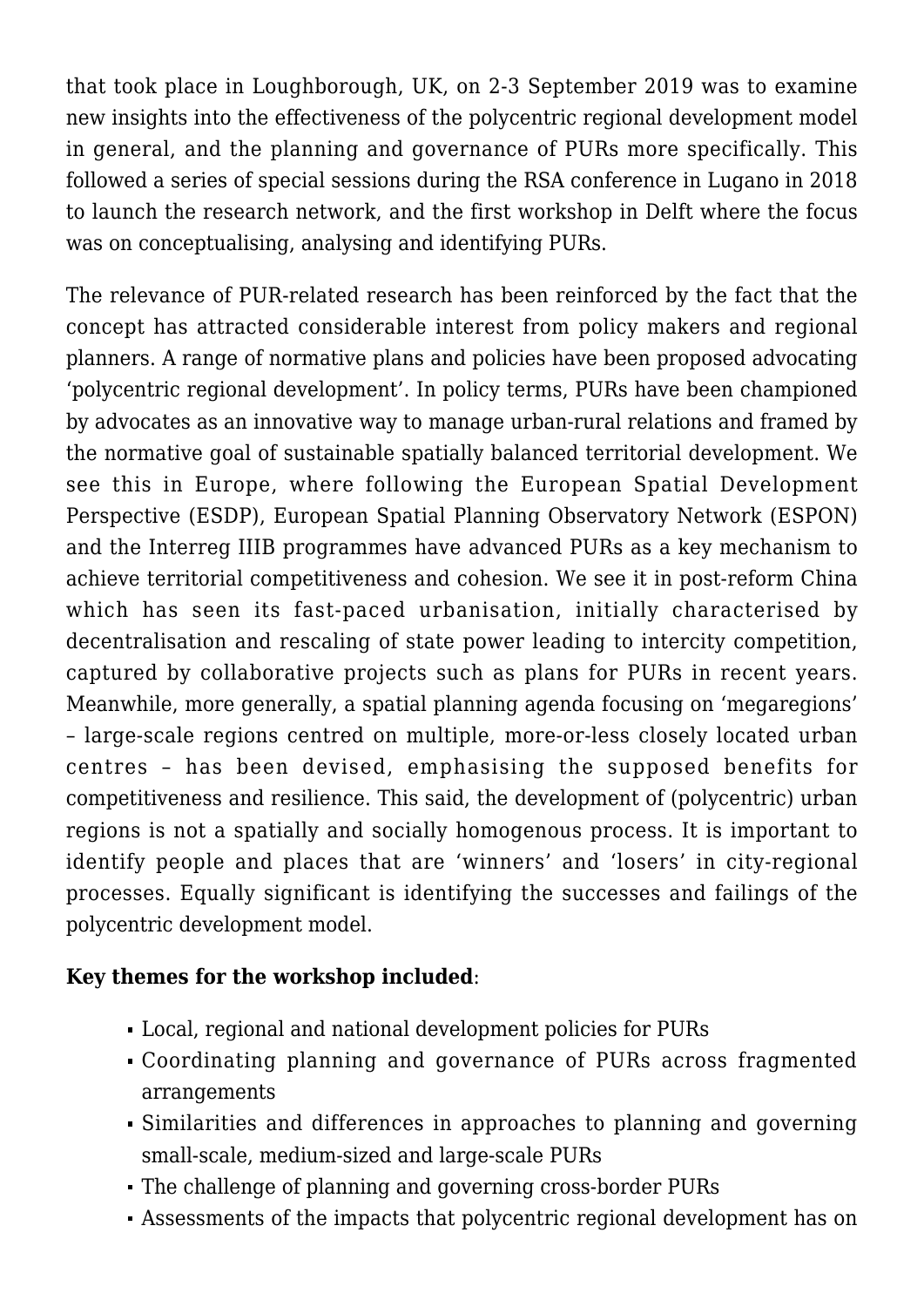peoples and places.

- (Overcoming) constraints to polycentric regional development
- Planning and governance in, for and beyond PURs
- Achievements, failings, future for the polycentric development model
- Illustrative cases where the PURs development model has been implemented (un)successfully

### **Keynote presentations and thematic sessions**

The event was structured around three keynote presentations by:

[Nicholas Phelps \(University of Melbourne\)](https://msd.unimelb.edu.au/about/our-people/academic/nicholas-phelps) on 'Polycentric urbanization as enclave urbanization.



[Christophe Sohn \(Luxembourg Institute of Socio-Economic Research\)](https://www.liser.lu/staff/christophe-sohn/) on 'Polycentric imaginaries and the rescaling strategies of cross-border metropolitan regions'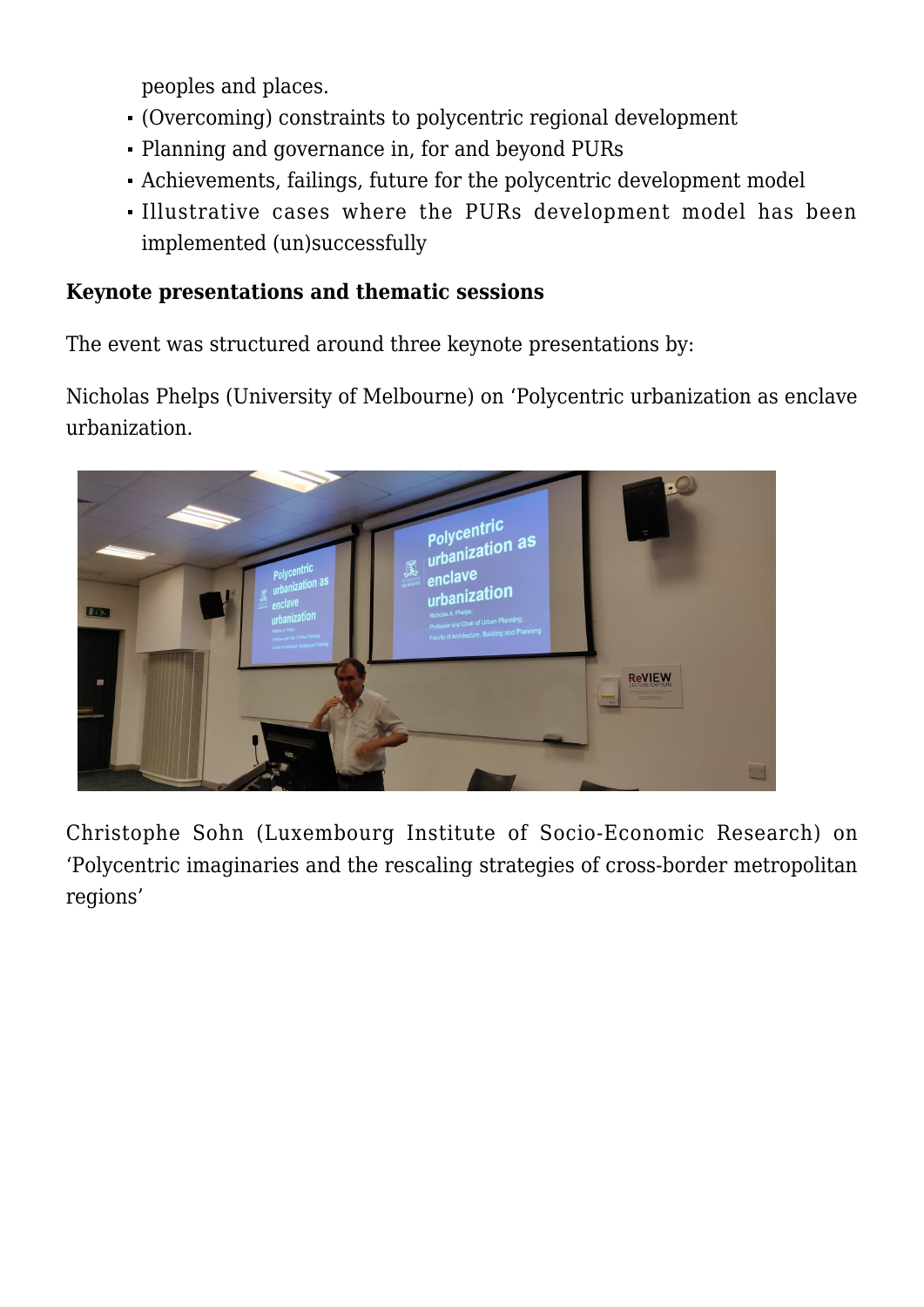

[Kathy Pain \(University of Reading\)](https://www.reading.ac.uk/search/search-staff-details.aspx?id=9586) on 'Rethinking the polycentric urban region: thinking about space as socially constructed and consumed'.



Alongside this, we had five thematic sessions comprising three papers each, exploring the themes of:

- Interplaces and PURs
- Ports, airports, rail and infrastructure in PURs
- Planning and governing infrastructure and transportation in PURs
- Integration and tensions in planning and governing PURs
- Cooperation and strategy for PURS

The workshop was attended by delegates from 10 countries across 4 continents and included an equal balance of participants across those who were PhD researchers, early-career, mid-career and senior professors. The event was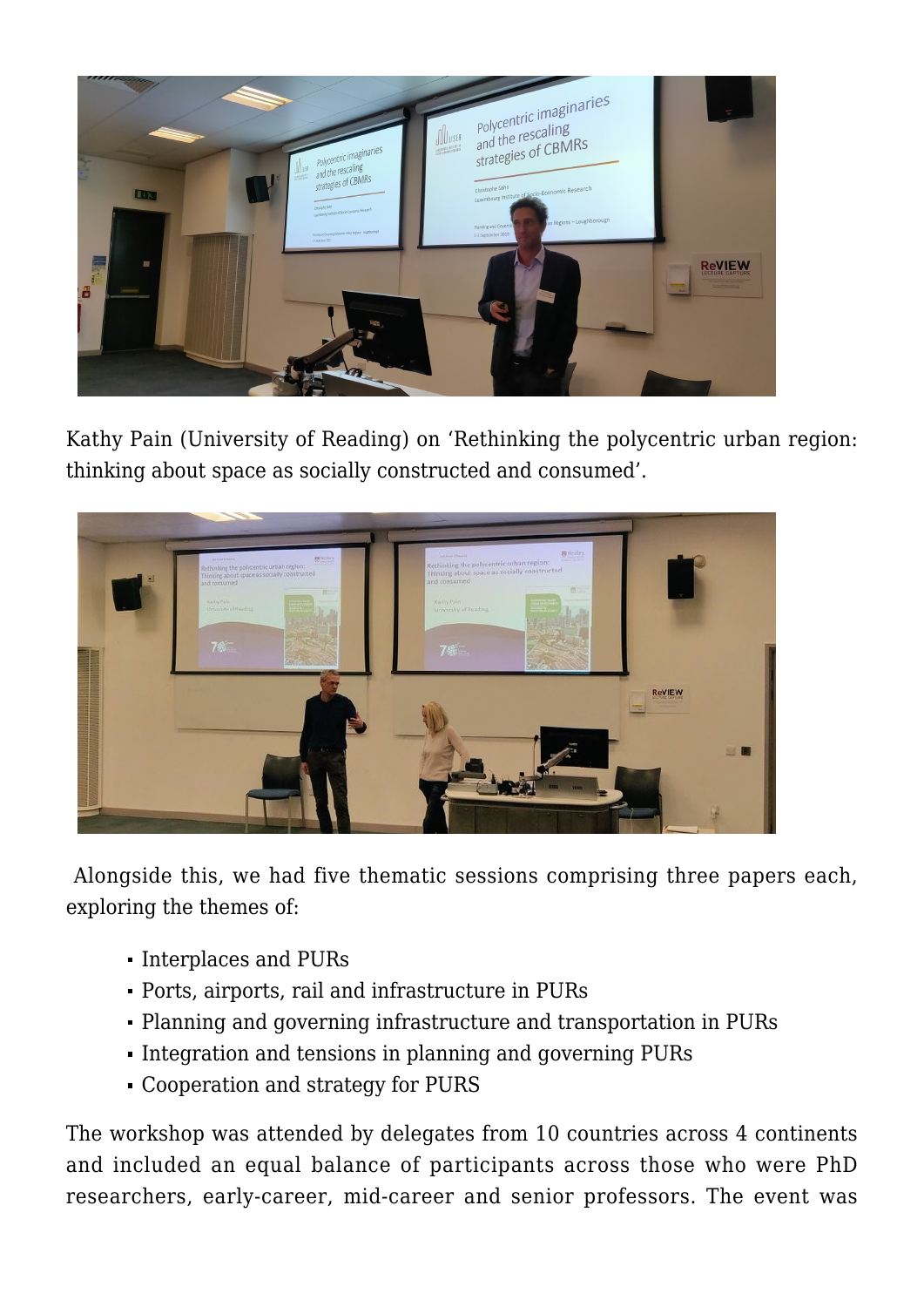documented on Twitter via [#RSA\\_PURs.](https://twitter.com/hashtag/RSA_PURs)

#### **About the authors**

[John Harrison is Reader in Human Geography at Loughborough University, UK,](https://www.lboro.ac.uk/subjects/geography-environment/staff/john-harrison/) and an Associate Director of the Globalization and World Cities (GaWC) research network. He is an urban-regional geographer interested in how large urban and regional spaces are conceptualised and mobilised politically. His recent publications have focused on global urban and regional governance. He is also coeditor of Megaregions: Globalization's New Urban Form? (Edward Elgar 2015). Doing Global Urban Research (Sage 2018), Handbook on the Geographies of Regions and Territories (Edward Elgar 2018), and Metropolitan Regions, Planning and Governance (Springer 2020).



[Michael Hoyler is Reader in Human Geography at Loughborough University](https://www.lboro.ac.uk/subjects/geography-environment/staff/michael-hoyler/), UK, and an Associate Director of the Globalization and World Cities (GaWC) research network. He is an urban geographer interested in the transformation of cities and metropolitan regions in contemporary globalization. His recent publications have focused on (world) city and city-regional network formation. He is also co-editor of Global Urban Analysis (Earthscan 2011), the International Handbook of Globalization and World Cities (Edward Elgar 2012), Megaregions: Globalization's New Urban Form? (Edward Elgar 2015), Doing Global Urban Research (Sage 2018), and Global City Makers (Edward Elgar 2018).